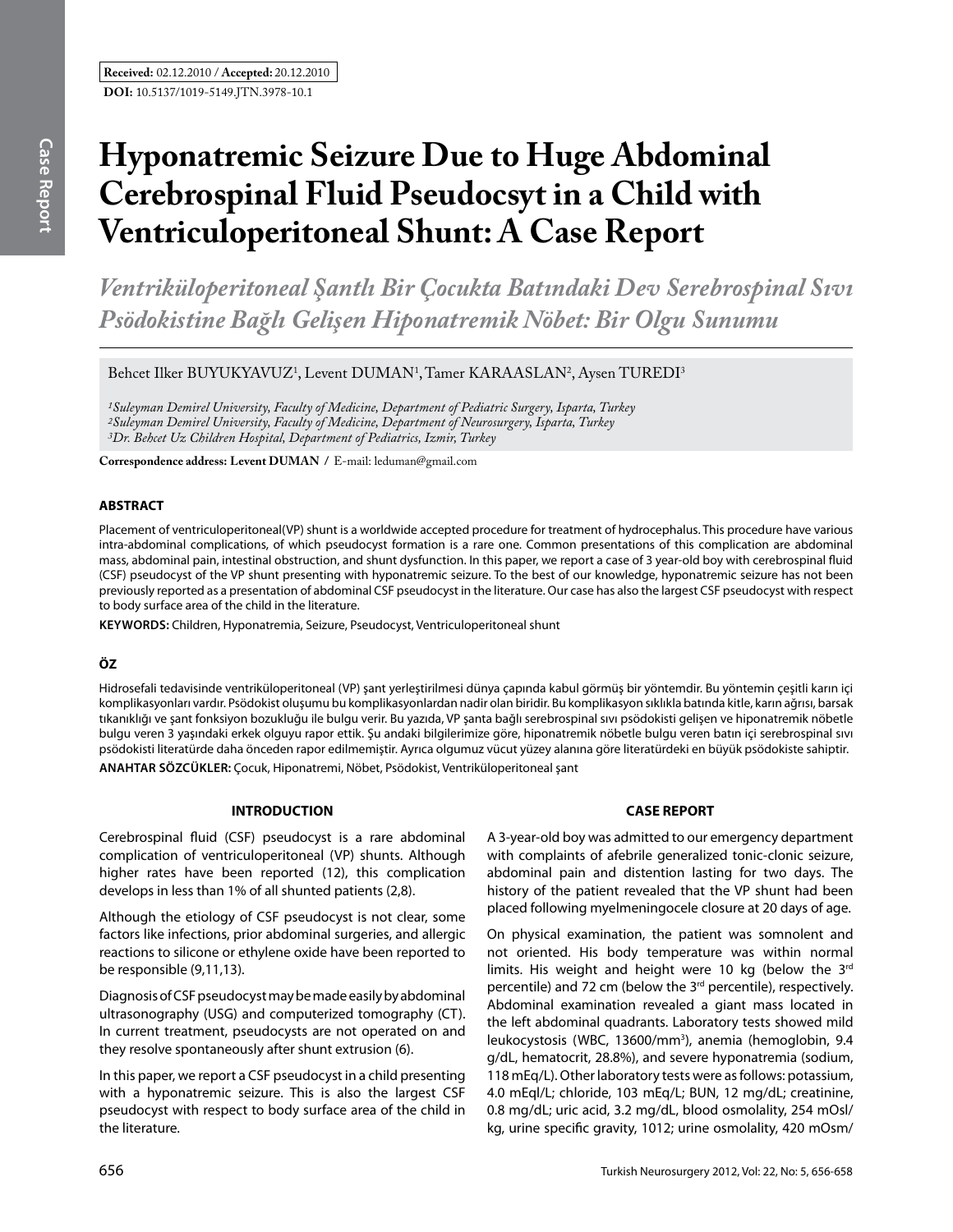kg, and urine sodium, 24 mmol/L. Cranial CT showed bilateral ventricular dilatation (Evans ratio 0.48) and periventricular edema (Figure 1). Abdominal CT showed a 15x15 cm cystic mass located in the left lower and upper abdominal quadrants (Figure 2).

After fluid and sodium replacement, the VP shunt was relocated. The patient was discharged 1 week later following uneventful recovery period and had no seizures during the 1-year follow-up period.

#### **DISCUSSION**

Placement of a VP shunt is a worldwide accepted procedure for treatment of hydrocephalus. Various intra-abdominal complications of this procedure include perforated viscus, inguinal hernia, hydrocele, and abdominal CSF pseudocyst. Common presentations of CSF pseudocyst are abdominal pain, distension, abdominal mass, intestinal obstruction, and shunt dysfunction (5,7). Our patient interestingly presented



**Figure 1:** Cranial tomography shows bilateral ventricular dilation and periventricular edema.



**Figure 2:** Abdominal tomography shows a giant cystic mass located in the left abdominal quadrants.

with hyponatremic seizure in addition to abdominal pain and distention. To the best of our knowledge, this presentation of CSF pseudocyst has not been previously reported in the literature. Although some giant cysts have been reported, our case presented with the largest cyst according to the body surface area of the child (1,10).

Hyponatremia commonly occurs after traumatic brain injury, aneurysmal subarachnoid hemorrhage, transsphenoidal surgery for pituitary tumors, and cranial vault reconstruction for craniosynostosis (3,4). Although hyponatremia due to excessive CSF losses from ventricular drains has been reported, there is no report of hyponatremia due to an abdominal CSF pseudocyst (14).

Syndrome of inappropriate anti-diuretic hormone (SIADH) and cerebral salt wasting (CSW) have been proposed as causes of hyponatremia in patients who have undergone neurosurgery. Hyponatremia is a result of dilution in SIADH, whereas it is the result of primary renal sodium loss in CSW. SIADH is characterized by decreased serum sodium and osmolality with inappropriate urinary concentration, and elevated urine sodium. CSW closely resembles SIADH; but increased hematocrit, and plasma albumin and potassium concentrations, signs of dehydration such as weight loss, poor skin turgor, and low central venous pressure may help to differentiate CSW from SIADH (3,4). In the light of this information, hyponatremia could not be result of either SIADH or CSW in our case. The relationship between hyponatremia and ventricular drainage has been well demonstrated (14). Thus, the CSF accumulated in the huge pseudocyst may lead to sodium depletion with the same mechanism as ventricular drainage causing CSF loss.

## **CONCLUSIONS**

A giant CSF pseudocyst may result in hyponatremia due to excessive CSF loss. Therefore, clinicians should be vigilant against hyponatremia which may be result in seizure in cases of huge abdominal CSF pseudocyst. To the best of our knowledge, hyponatremic seizure has not been previously reported as a presentation of abdominal CSF pseudocyst. In this respect, our case is the first one, and has also the largest CSF pseudocyst with respect to the body surface area of the child in the literature.

#### **REFERENCES**

- 1. Anderson CM, Sorrells DL, Kerby JD: Intraabdominal pseudocysts as a complication of ventriculoperitoneal shunts. J Am Coll Surg 196:297-300, 2003
- 2. Besson R, Hladky JP, Dhellemmes P, Debeugny P: Peritoneal pseudocyst--ventriculo-peritoneal shunt complications. Eur J Pediatr Surg 5:195-197, 1995
- 3. Cole CD, Gottfried ON, Liu JK, Couldwell WT: Hyponatremia in the neurosurgical patient: Diagnosis and management. Neurosurg Focus 16:E9, 2004
- 4. Dooling E, Winkelman C: Hyponatremia in the patient with subarachnoid hemorrhage. J Neurosci Nurs 36:130-135, 2004